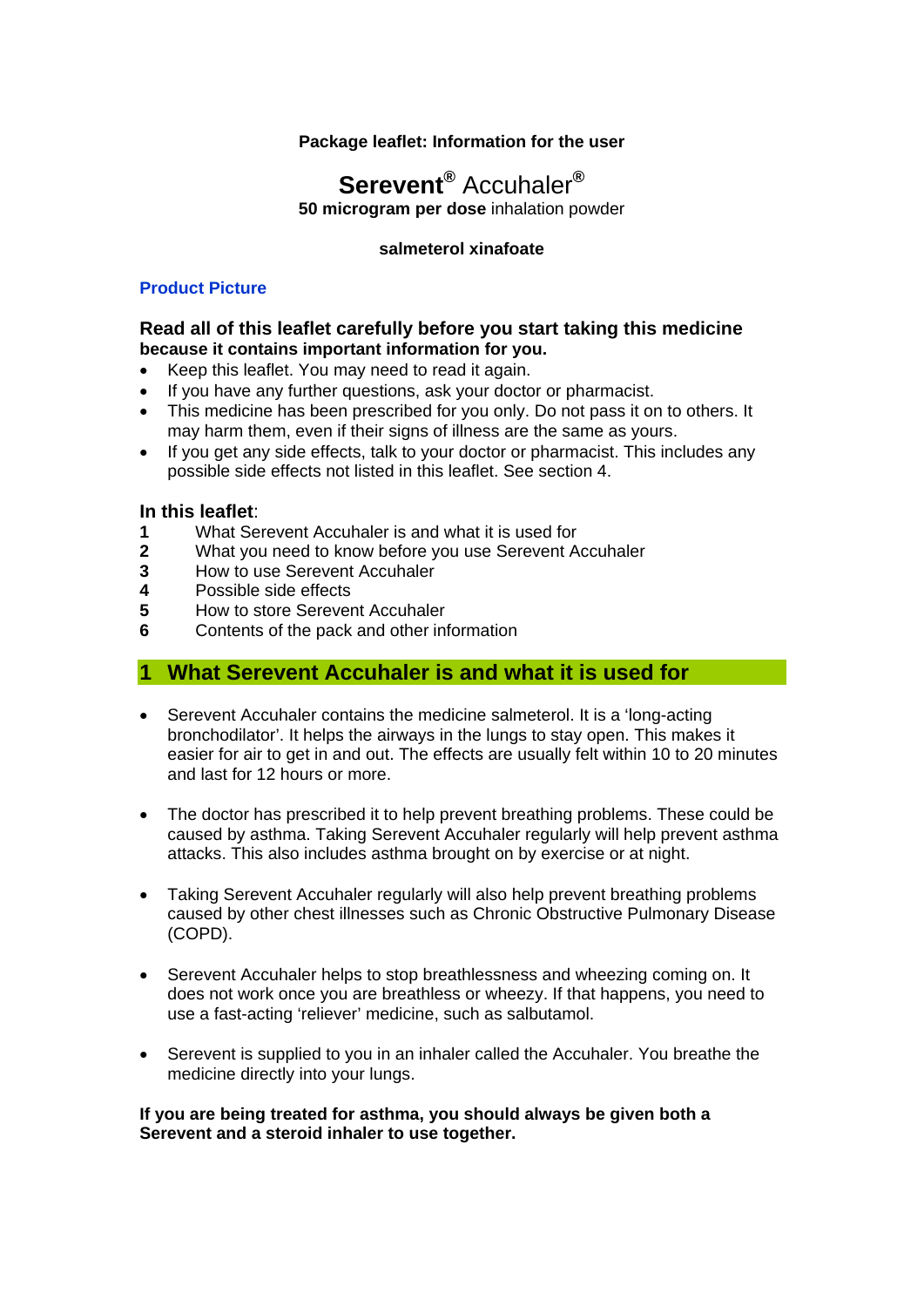# **2 What you need to know before you use Serevent Accuhaler**

## **Do not take Serevent Accuhaler if:**

you are allergic (hypersensitive) to salmeterol xinafoate, or to the other ingredient lactose.

## **Take special care with Serevent Accuhaler**

- **If you are using Serevent for asthma your doctor will want to regularly check your symptoms.**
- **If your asthma or breathing gets worse tell your doctor straight away**. You may find that you feel more wheezy, your chest feels tight more often or you may need to use more of your fast-acting 'reliever' medicine. If any of these happen, do not increase your number of puffs of Serevent. Your chest condition may be getting worse and you could become seriously ill. See you doctor as you may need a change in asthma treatment.
- Once your asthma is well controlled your doctor may consider it appropriate to gradually reduce the dose of Serevent.
- If you have been prescribed Serevent for your asthma, continue to use any other asthma medication you are already taking. These could include a steroid inhaler or steroid tablets. Continue taking the same doses as before, unless your doctor tells you otherwise. Do this even if you feel much better. **Do not stop taking your steroid inhaler (or any steroid tablets) when you start using Serevent.**
- Your doctor may want to check your health regularly if you have an overactive thyroid gland, diabetes mellitus (Serevent may increase your blood sugar) or heart disease, including an irregular or fast heartbeat.

## **Other medicines and Serevent**

- Tell your doctor if you are taking or have recently taken any other medicines. This includes those for asthma or any other medicines obtained without a prescription. This is because Serevent may not be suitable to be taken with other medicines.
- Inform your doctor before using Serevent if you are currently being treated for any fungal infections with medicines containing ketoconazole or itraconazole, or if you are being treated for HIV with ritonavir. These medicines may increase the risk of you experiencing side effects with Serevent, including irregular heart beats, or may make side-effects worse.
- Beta-blockers should be avoided when taking Serevent, unless your doctor tells you to take them. Beta-blockers, including atenolol, propranolol and sotalol, are mostly used for high blood pressure or other heart conditions. Tell your doctor if you are taking beta-blockers or have recently been prescribed beta-blockers as they may reduce or abolish the effects of salmeterol.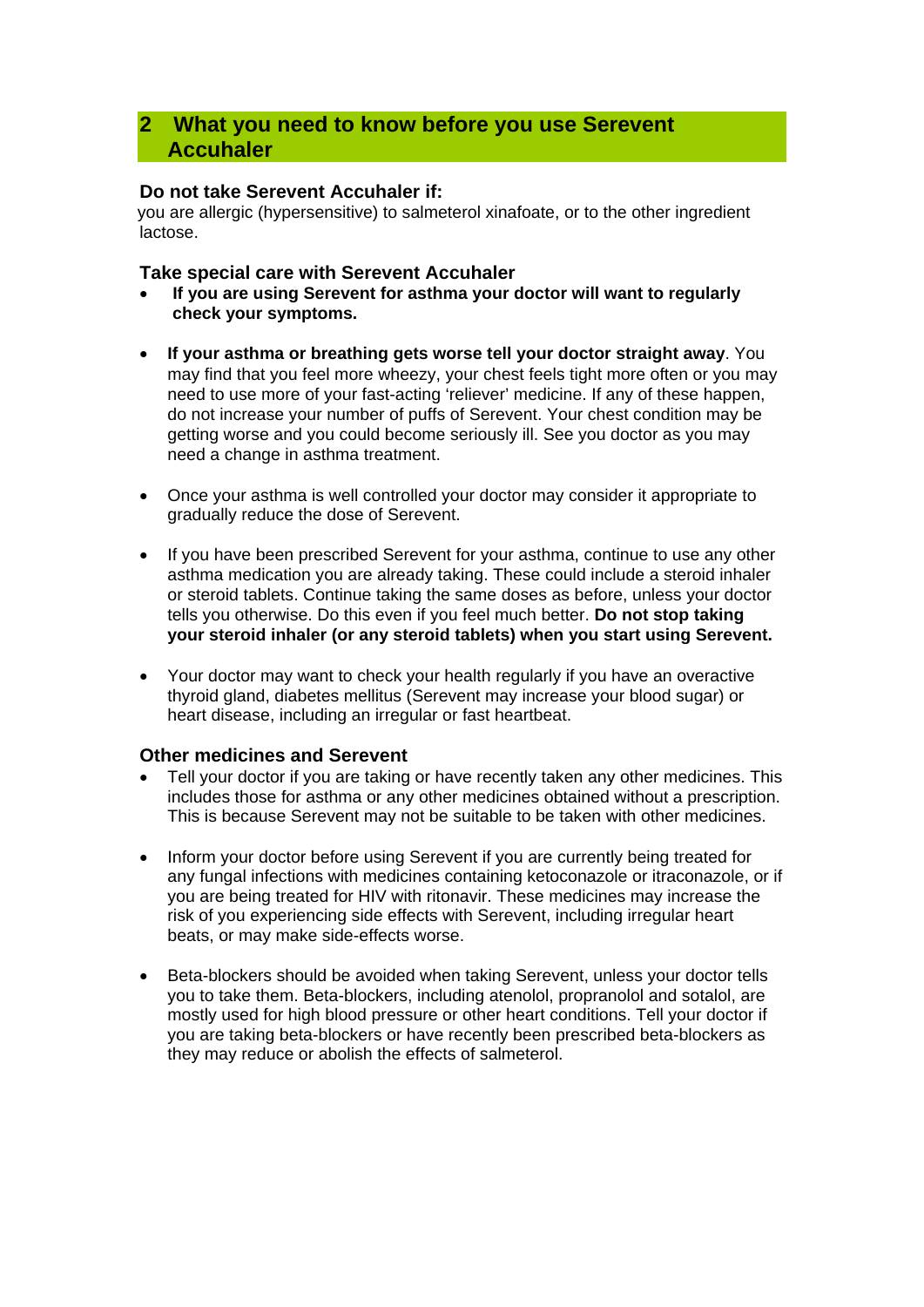Serevent can reduce the amount of potassium in your blood. If this happens you may notice an uneven heartbeat, muscle weakness or cramp. This is more likely to happen if you take Serevent with some medicines used to treat high blood presssure (diuretics – water tablets) and other medicines used to treat breathing problems such as theophylline or steroids. Your doctor may ask for you to have blood tests to check the amount of potassium in your blood. If you have any concerns discuss them with your doctor.

## **Pregnancy and breast-feeding**

If you are pregnant or breast-feeding, think you may be pregnant or are planning to have a baby, ask your doctor or pharmacist for advice before taking this medicine.

### **Driving and using machines**

The possible side effects associated with Serevent are unlikely to affect your ability to drive or use machines.

# **3 How to use Serevent Accuhaler**

Always use this medicine exactly as your doctor or pharmacist has told you. Check with your doctor or pharmacist if you are not sure.

- **If you are being treated for asthma, you should always be given both a Serevent and a steroid inhaler to use together.**
- Use Serevent every day, until your doctor advises you to stop.
- You will start to feel your medicine working within the first day of use.

Serevent is for inhalation by mouth only.

### **Adults and adolescents aged 12 years and older with Asthma**

- The usual starting dose is 1 puff twice a day.
- For people with more severe asthma, your doctor may increase your dose to 2 puffs twice a day.

### **Children with Asthma**

- In children aged 4 to 12 the usual dose is 1 puff twice a day.
- Serevent is not recommended for use in children below 4 years of age.

### **Adults with Chronic Obstructive Pulmonary Disease (COPD) including bronchitis and emphysema**

- The usual starting dose is 1 puff twice a day.
- Not applicable for children and adolescents.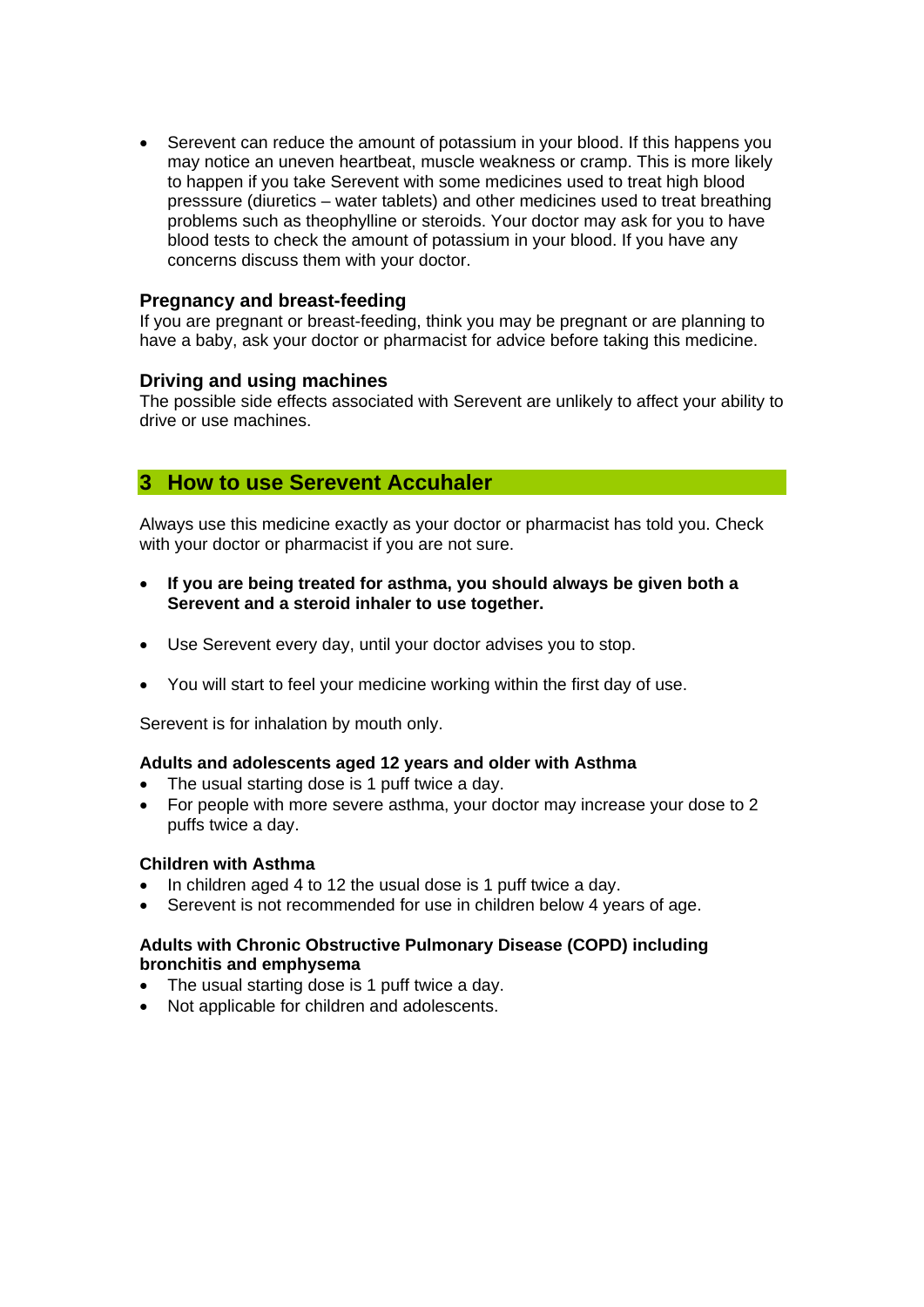## **Instructions for use**

- Your doctor, nurse or pharmacist should show you how to use your inhaler. They should check how you use it from time to time. Not using the Serevent Accuhaler properly or as prescribed may mean that it will not help your asthma or COPD as it should.
- The Serevent Accuhaler device holds blisters containing Serevent as a powder.
- There is a counter on top of the Serevent Accuhaler which tells you how many doses are left. It counts down to 0. The numbers 5 to 0 will appear in red to warn you when there are only a few doses left. Once the counter shows 0, your inhaler is empty.

### **Using your inhaler**

**1** To open your Serevent Accuhaler, hold the outer case in one hand and put the thumb of your other hand on the thumbgrip. Push your thumb away from you as far as it will go. You will hear a click. This will open a small hole in the mouthpiece.



**2** Hold your Serevent Accuhaler with the mouthpiece towards you. You can hold it in either your right or left hand. Slide the lever away from you as far as it will go. You will hear a click. This places a dose of your medicine in the mouthpiece.



Every time the lever is pushed back a blister is opened inside and the powder made ready for you to inhale. Do not play with the lever as this opens the blisters and wastes medicine.

**3** Hold the Serevent Accuhaler away from your mouth, breathe out as far as is comfortable. Do not breathe into your Serevent Accuhaler.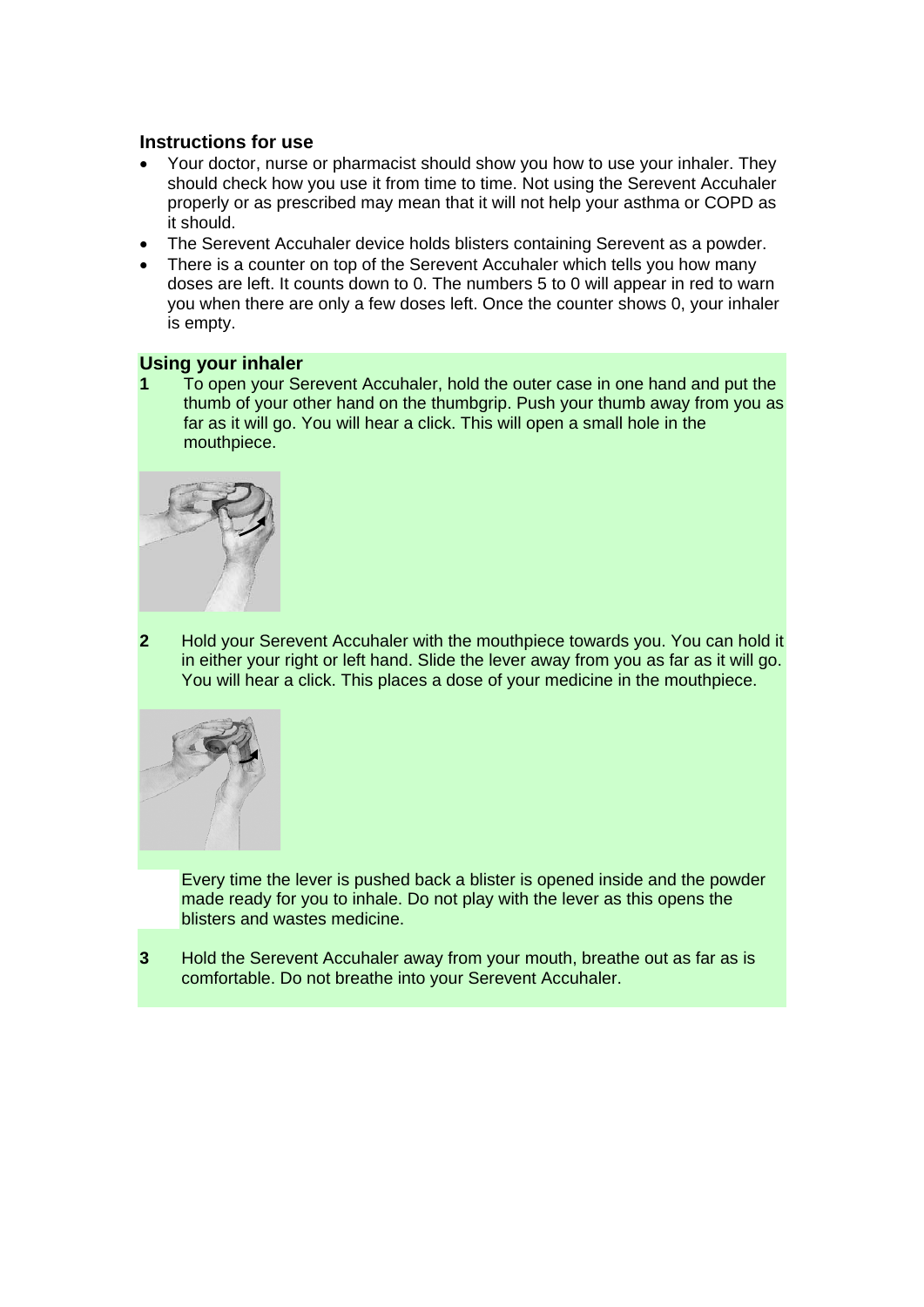**4** Put the mouthpiece to your lips; breathe in steadily and deeply through the Serevent Accuhaler, not through your nose.

Remove the Serevent Accuhaler from your mouth.

Hold your breath for about 10 seconds or for as long as is comfortable.

Breathe out slowly.



- **5** Afterwards rinse your mouth with water and spit it out. This may help to stop you getting thrush and being hoarse.
- **6** To close the Serevent Accuhaler, slide the thumbgrip back towards you, as far as it will go. You will hear a click. The lever will return to its original position and is reset.



Your Serevent Accuhaler is now ready for you to use again.

#### **Cleaning your inhaler**

Wipe the mouthpiece of the Serevent Accuhaler with a dry tissue to clean it.

#### **If you use more Serevent than you should**

It is important to use the inhaler as instructed. If you accidentally take a larger dose than recommended, talk to your doctor or pharmacist. You may notice your heart beating faster than usual and that you feel shaky and/or dizzy. You may also have a headache, muscle weakness and aching joints.

#### **If you forget to use Serevent**

Do not take a double dose to make up for a missed dose. Just take your next dose at the usual time.

If you have any further questions on the use of this medicine, ask your doctor or pharmacist.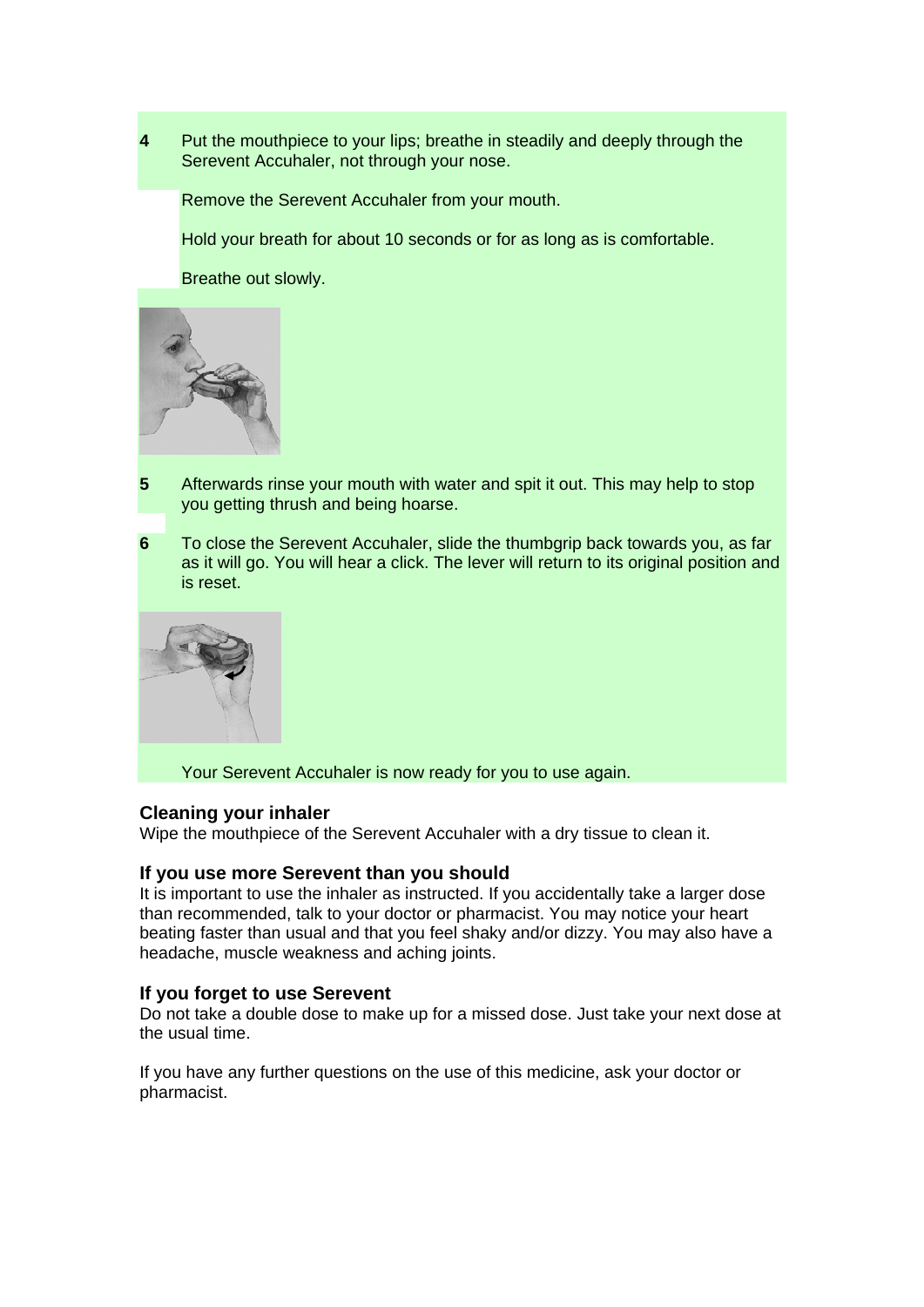# **4 Possible side effects**

Like all medicines, this medicine can cause side effects, although not everybody gets them. To reduce the chances of side effects, your doctor will prescribe the lowest dose of Serevent to control your asthma or COPD. These are the side effects reported by people taking Serevent.

**Allergic reactions: you may notice your breathing suddenly gets worse after using Serevent.** You may be very wheezy and cough. You may also notice itching and swelling (usually of the face, lips, tongue or throat). If you get these effects or they happen suddenly after using Serevent**, tell your doctor straight away.** Allergic reactions to Serevent are very rare (they affect less than 1 person in 10,000).

Other side effects are listed below:

## **Common (affects less than 1 person in 10):**

- Muscle cramps
- Feeling shaky; fast or uneven heartbeat (palpitations), headache, shaking hands (tremor). Tremors are more likely if you are taking more than one puff twice daily. These side effects do not last long and happen less as treatment with Serevent continues

## **Uncommon (affects less than 1 person in 100):**

- Rash
- Very fast heart rate (tachycardia). This is more likely to happen if you are taking more than one puff twice daily
- Feeling nervous

## **Rare (affects less than 1 person in 1,000):**

- Feeling dizzy
- Being unable to sleep or finding sleep difficult
- A reduction in the amount of potassium in your blood (you may get an uneven heartbeat, muscle weakness, cramp)

### **Very rare (affects less than 1 person in 10,000):**

- **Breathing difficulties or wheezing that gets worse straight after taking Serevent**. If this happens **stop using your Serevent Accuhaler**. Use your fastacting 'reliever' inhaler to help your breathing and **tell your doctor straight away**
- Uneven heartbeat or your heart gives an extra beat (arrhythmias). If this happens do not stop using Serevent but tell your doctor
- Increases in the amount of sugar (glucose) in your blood (hyperglycaemia). If you have diabetes, more frequent blood sugar monitoring and possibly adjustment of your usual diabetic treatment may be required
- Sore mouth or throat
- Feeling sick (nausea)
- Aching, swollen joints, or chest pain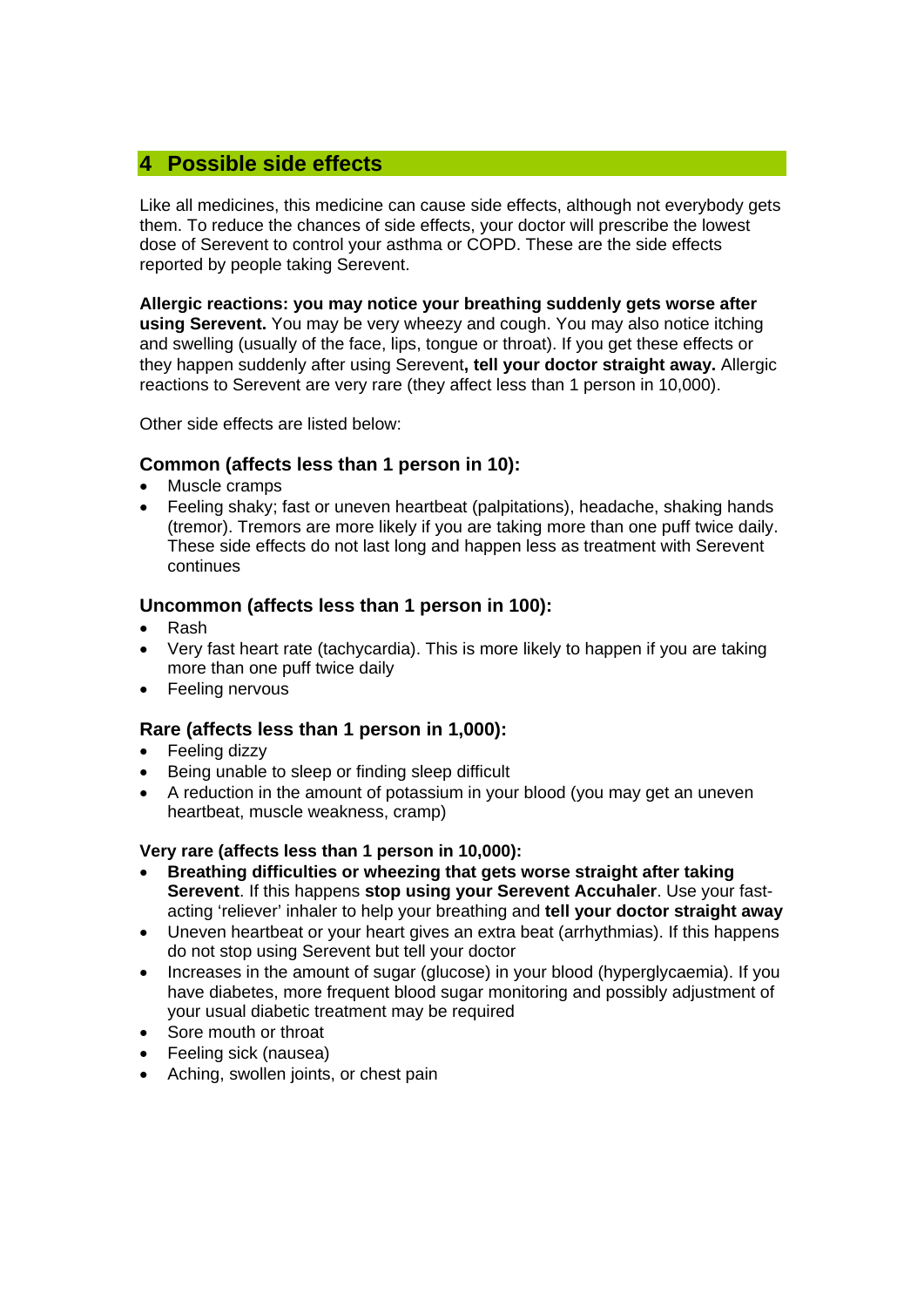#### **Reporting of side effects**

If you get any side effects, talk to your doctor or pharmacist. This includes any possible side effects not listed in this leaflet. You can also report side effects directly via the Yellow Card Scheme at: [www.mhra.gov.uk/yellowcard.](http://www.mhra.gov.uk/yellowcard)

By reporting side effects you can help provide more information on the safety of this medicine.

# **5 How to store Serevent Accuhaler**

- **Keep this medicine out of the sight and reach of children.**
- Do not store above 30°C.
- Do not use Serevent after the expiry date which is stated on the label and carton.

Do not throw away medicines via wastewater or household waste. Ask your pharmacist how to throw away any medicines you no longer use. These measures will help protect the environment.

# **6 Contents of the pack and other information**

#### **What Serevent Accuhaler contains**

- The active substance is 50 micrograms salmeterol xinafoate
- The other ingredient is lactose (which contains milk proteins).

#### **What Serevent Accuhaler looks like and contents of the pack**

- The Serevent Accuhaler contains a foil strip. The foil protects the powder for inhalation from the effects of the atmosphere.
- Each dose is pre-dispensed.
- The devices are packed in cartons which hold one Accuhaler containing 60 inhalations

### **Marketing Authorisation Holder and Manufacturer**

#### **Marketing Authorisation Holder:**

Glaxo Wellcome UK Ltd Stockley Park West **Uxbridge** Middlesex UB11 1BT

#### **Manufacturer:**

Glaxo Wellcome Production Zone Industrielle No.2 23 Rue Lavoisier 27000 Evreux France